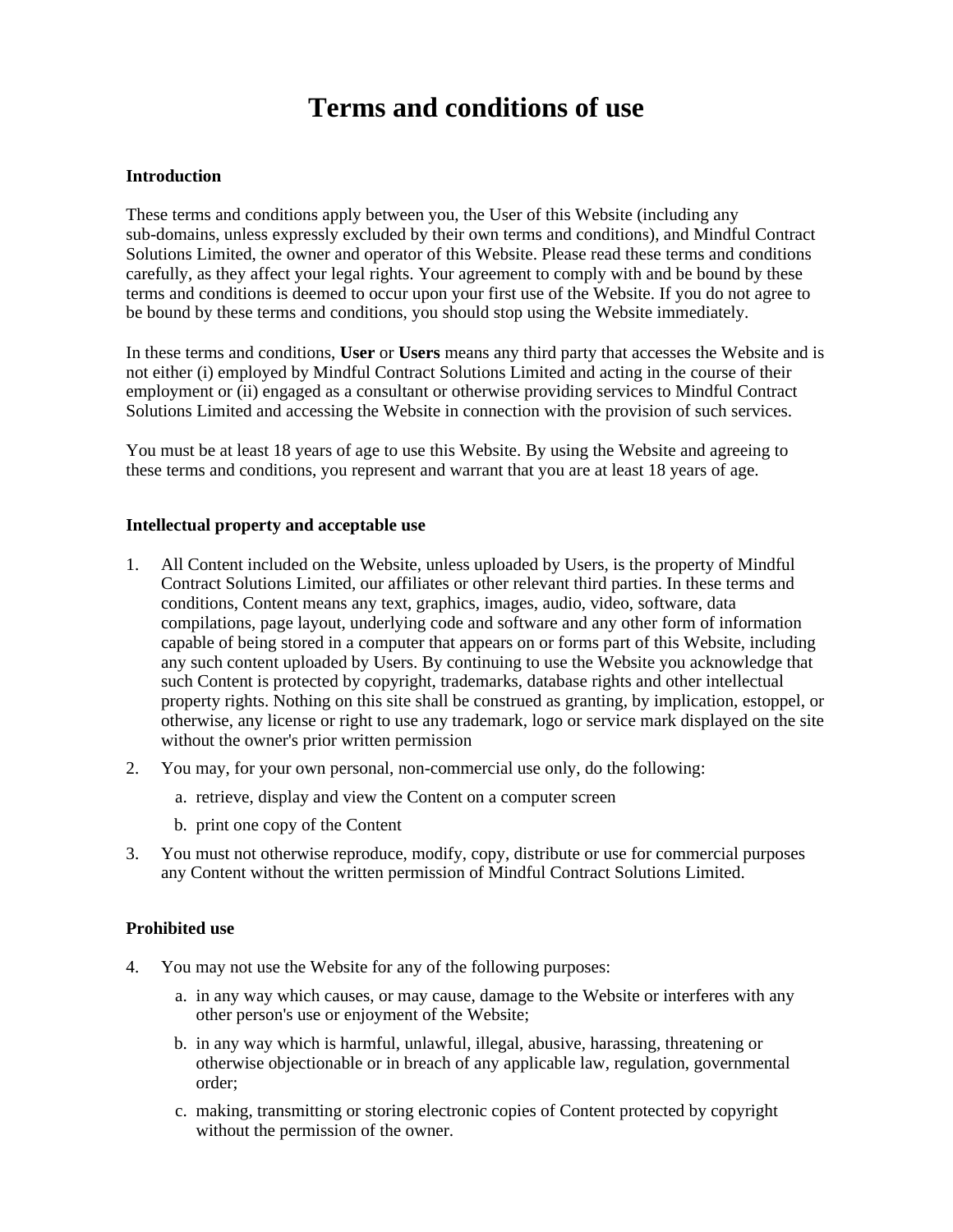## **Registration**

- 5. You must ensure that the details provided by you on registration or at any time are correct and complete.
- 6. You must inform us immediately of any changes to the information that you provide when registering by updating your personal details to ensure we can communicate with you effectively.
- 7. We may suspend or cancel your registration with immediate effect for any reasonable purposes or if you breach these terms and conditions.
- 8. You may cancel your registration at any time by informing us in writing to the address at the end of these terms and conditions. If you do so, you must immediately stop using the Website. Cancellation or suspension of your registration does not affect any statutory rights.

# **Links to other websites**

- 9. This Website may contain links to other sites. Unless expressly stated, these sites are not under the control of Mindful Contract Solutions Limited or that of our affiliates.
- 10. We assume no responsibility for the content of such Websites and disclaim liability for any and all forms of loss or damage arising out of the use of them.
- 11. The inclusion of a link to another site on this Website does not imply any endorsement of the sites themselves or of those in control of them.

# **Privacy Policy**

12. Use of the Website is also governed by our Privacy Policy, which is incorporated into these terms and conditions by this reference. To view the Privacy Policy, please click on the following: http://www.mindfulcontract.co.uk/wp-content/uploads/2018/10/document-1.pdf.

## **Availability of the Website and disclaimers**

- 13. Any online facilities, tools, services or information that Mindful Contract Solutions Limited makes available through the Website (the **Service**) is provided "as is" and on an "as available" basis. We give no warranty that the Service will be free of defects and/or faults. To the maximum extent permitted by the law, we provide no warranties (express or implied) of fitness for a particular purpose, accuracy of information, compatibility and satisfactory quality. Mindful Contract Solutions Limited is under no obligation to update information on the Website.
- 14. Whilst Mindful Contract Solutions Limited uses reasonable endeavours to ensure that the Website is secure and free of errors, viruses and other malware, we give no warranty or guaranty in that regard and all Users take responsibility for their own security, that of their personal details and their computers.
- 15. Mindful Contract Solutions Limited accepts no liability for any disruption or non-availability of the Website.
- 16. Mindful Contract Solutions Limited reserves the right to alter, suspend or discontinue any part (or the whole of) the Website including, but not limited to, any products and/or services available. These terms and conditions shall continue to apply to any modified version of the Website unless it is expressly stated otherwise.

## **Limitation of liability**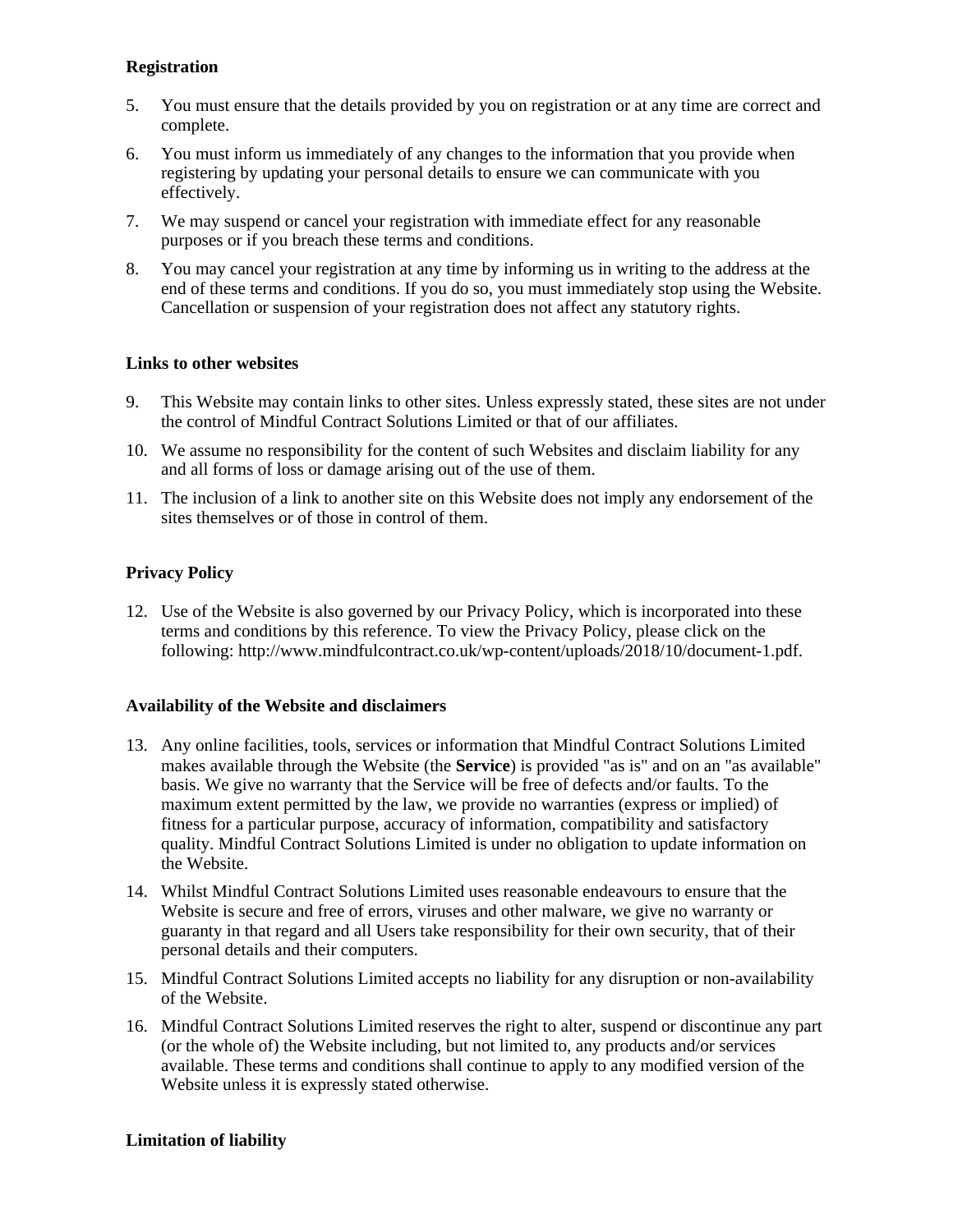- 17. Nothing in these terms and conditions will: (a) limit or exclude our or your liability for death or personal injury resulting from our or your negligence, as applicable; (b) limit or exclude our or your liability for fraud or fraudulent misrepresentation; or (c) limit or exclude any of our or your liabilities in any way that is not permitted under applicable law.
- 18. We will not be liable to you in respect of any losses arising out of events beyond our reasonable control.
- 19. To the maximum extent permitted by law, Mindful Contract Solutions Limited accepts no liability for any of the following:
	- a. any business losses, such as loss of profits, income, revenue, anticipated savings, business, contracts, goodwill or commercial opportunities;
	- b. loss or corruption of any data, database or software;
	- c. any special, indirect or consequential loss or damage.

## **General**

- 20. You may not transfer any of your rights under these terms and conditions to any other person. We may transfer our rights under these terms and conditions where we reasonably believe your rights will not be affected.
- 21. These terms and conditions may be varied by us from time to time. Such revised terms will apply to the Website from the date of publication. Users should check the terms and conditions regularly to ensure familiarity with the then current version.
- 22. These terms and conditions together with the Privacy Policy contain the whole agreement between the parties relating to its subject matter and supersede all prior discussions, arrangements or agreements that might have taken place in relation to the terms and conditions.
- 23. The Contracts (Rights of Third Parties) Act 1999 shall not apply to these terms and conditions and no third party will have any right to enforce or rely on any provision of these terms and conditions.
- 24. If any court or competent authority finds that any provision of these terms and conditions (or part of any provision) is invalid, illegal or unenforceable, that provision or part-provision will, to the extent required, be deemed to be deleted, and the validity and enforceability of the other provisions of these terms and conditions will not be affected.
- 25. Unless otherwise agreed, no delay, act or omission by a party in exercising any right or remedy will be deemed a waiver of that, or any other, right or remedy.
- 26. This Agreement shall be governed by and interpreted according to the law of England and Wales and all disputes arising under the Agreement (including non-contractual disputes or claims) shall be subject to the exclusive jurisdiction of the English and Welsh courts.

## **Mindful Contract Solutions Limited details**

27. Mindful Contract Solutions Limited is a company incorporated in England and Wales with registered number 08777329 whose registered address is 14 Bracewood Gardens, Croydon, CR0 5JL and it operates the Website www.mindfulcontract.co.uk. The registered VAT number is 176194972.

You can contact Mindful Contract Solutions Limited by email on info@mindfulcontract.co.uk.

### **Attribution**